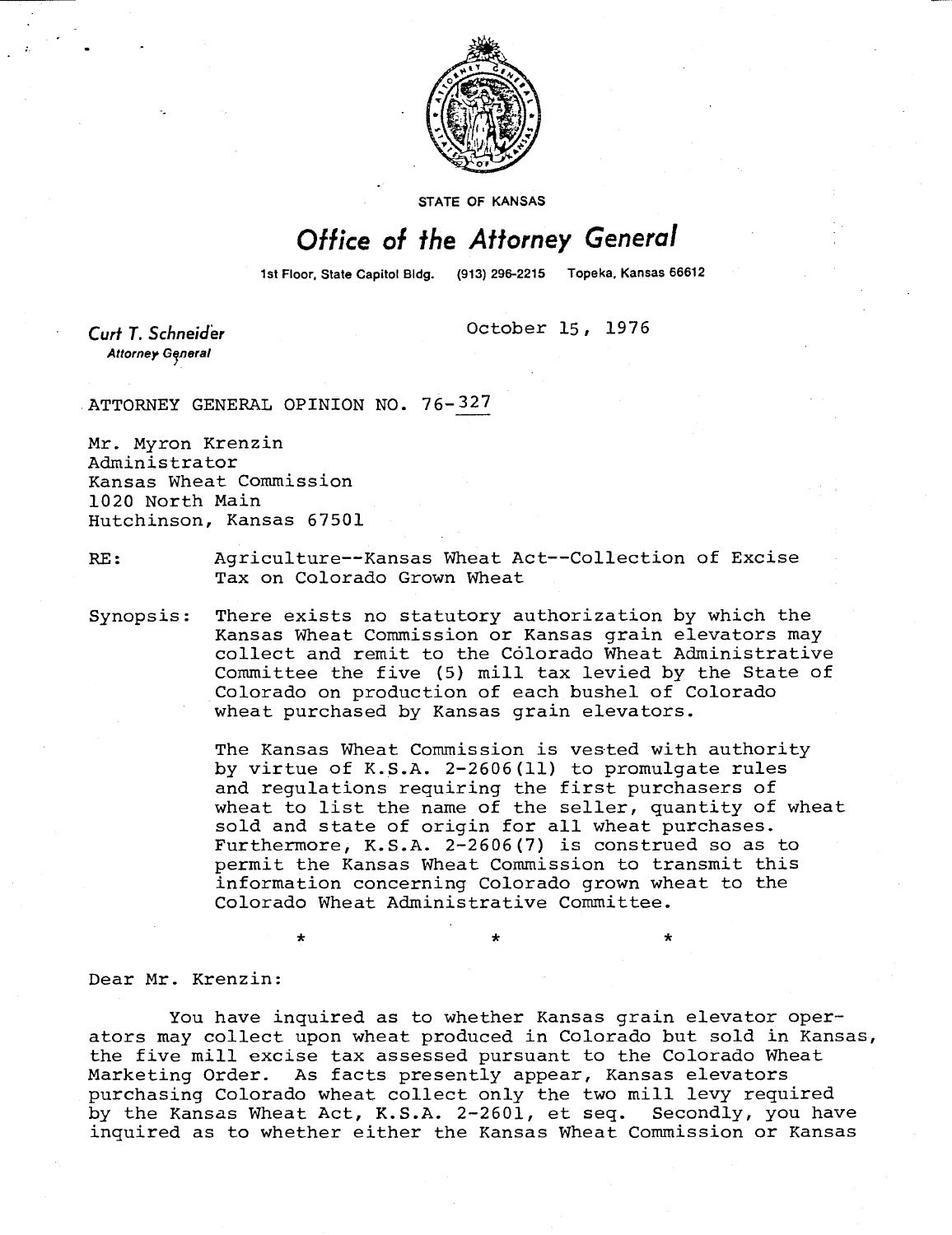elevator perchasing Colorado Wheat may furnish the Colorado Wheat Administrative Committee with information as to the seller and the quantity of Colorado wheat sold in Kansas.

Before endeavoring to answer these questions, a brief review of both the applicable Kansas and Colorado statutory and regulatory provisions is appropriate. The pertinent Colorado authority, Colorado Revised Statutes (C.R.S.) 35-28-102, et seq., commonly referred to as the Marketing Act of 1939, provides at C.R.S. 35-28-113:

> "(1) For the purpose of providing funds to defray necessary expenses, the board of control shall prepare a budget for the administration and operating costs and expenses, including advertising and sales promotion when same are requested in any marketing agreement or order executed under this article, which budget shall be approved by the commissioner. The collection of such necessary fees and the times and conditions of payment, in no case to exceed five percent of the gross dollar volume of such sales or dollar volume of purchases or amounts handled, shall become a part of any marketing order upon adoption as provided in this article.

> (2) Every person engaged in the production, processing, distributing, or the handling of any marketable agricultural product produced in this state and directly affected by any marketing order issued pursuant to this article for such commodity shall pay to the commissioner at such time and in such manner as prescribed by the order as adopted an assessment covering the budget provided by this article, such percentage of the gross dollar volume of such sales or dollar volume of purchase or amounts handled, or distribution of any commodity affected by such marketing order, as is necessary to defray the expenses of the enforcement of this article, but in no case to exceed five percent of the gross dollar volume."

Authority for creation and operation of the Colorado Wheat Administrative Committee is found at C.R.S. 35-28-107 which provides as follows: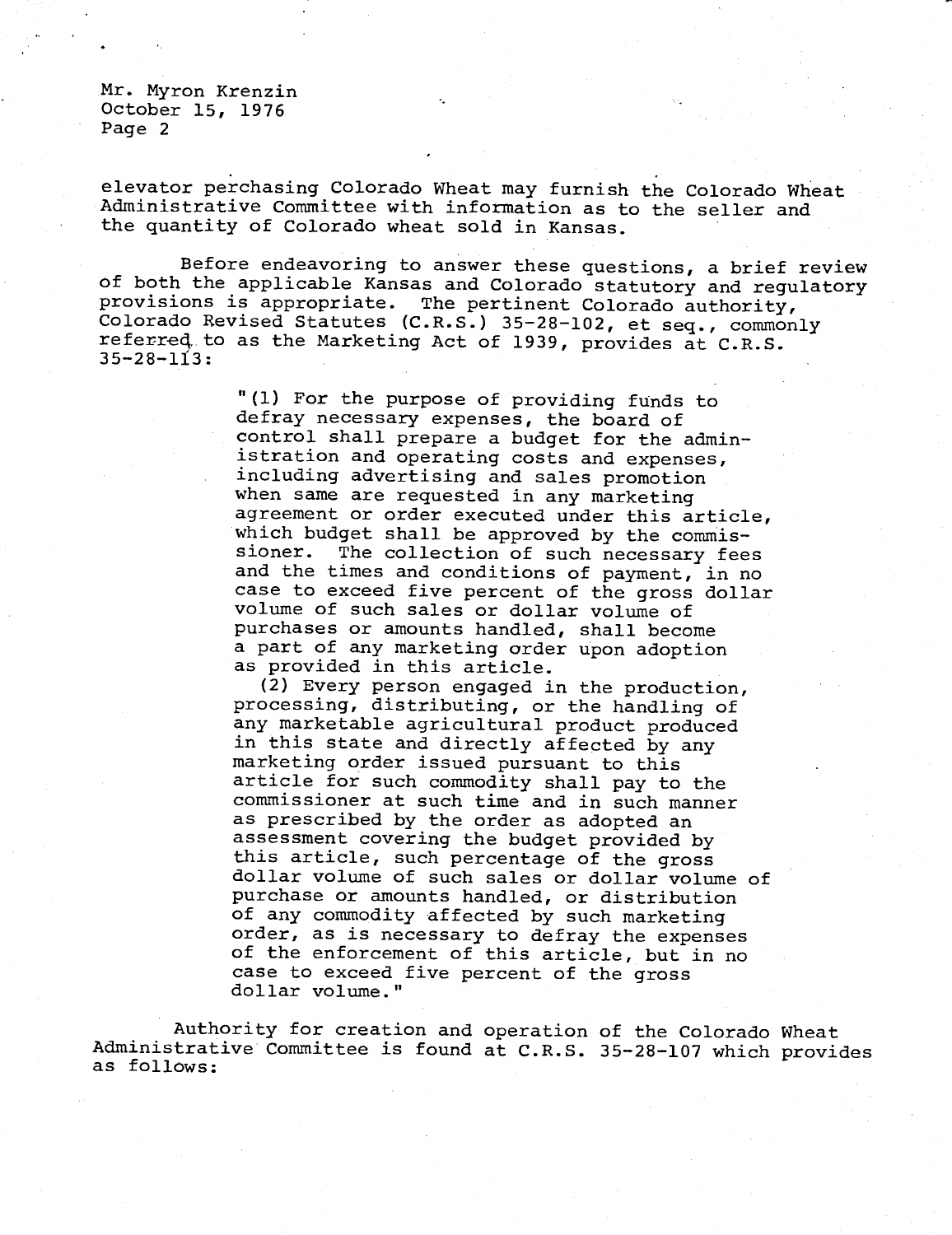> " ...Any marketing order pursuant to this article shall provide for the establishment of a board of control to administer such order in accordance with its terms and provisions..."

C.R.S. 35-28-104(11) defines "producer" to mean:

" ...any person engaged within this state in the business of producing, or causing to be produced for market, any agricultural commodity."

In essence, the Colorado Marketing Act of 1939 provides a comprehensive means by which to regulate commodities grown within the borders of Colorado. Towards this objective, the commissioner of agriculture is given authority to promulgate, by a detailed procedure set out therein, marketing orders--that is, an order prescribing rules and regulations governing the processing, distributing sale of, or handling in any manner of any agricultural commodity in Colorado. As part of this marketing order, C.R.S. 35-28-113, set out above, delegates to the commissioner of agriculture the authority to prescribe rates of assessment upon the commodity which are levied to meet the budgeting expenditures of the board of control, herein known as the Colorado Wheat Administrative Committee. Under the Commissioner's current marketing order affecting Colorado provided wheat, Section III(c) provides:

"(c) FUND FOR EXPENSES AND RATE OF ASSESSMENT

(1) Upon the issuance of any research plan, the Commissioner shall approve a budget and rate of assessment based upon the recommendation and information submitted by the Wheat Administrative Committee and shall promptly notify the Wheat Administrative Committee of his action thereon.

(2) Each producer's pro-rata share of the expenses that may be incurred during a fiscal year in connection with any research plan established pursuant to this section shall be based upon the rate of assessment recommended by the Wheat Administrative Committee and shall be that proportion of such expenses which the total quantity of wheat sold by each producer during such fiscal year is of the total quantity of all wheat sales by all producers during said fiscal year and shall be remitted by such producer as otherwise provided in Section V (c).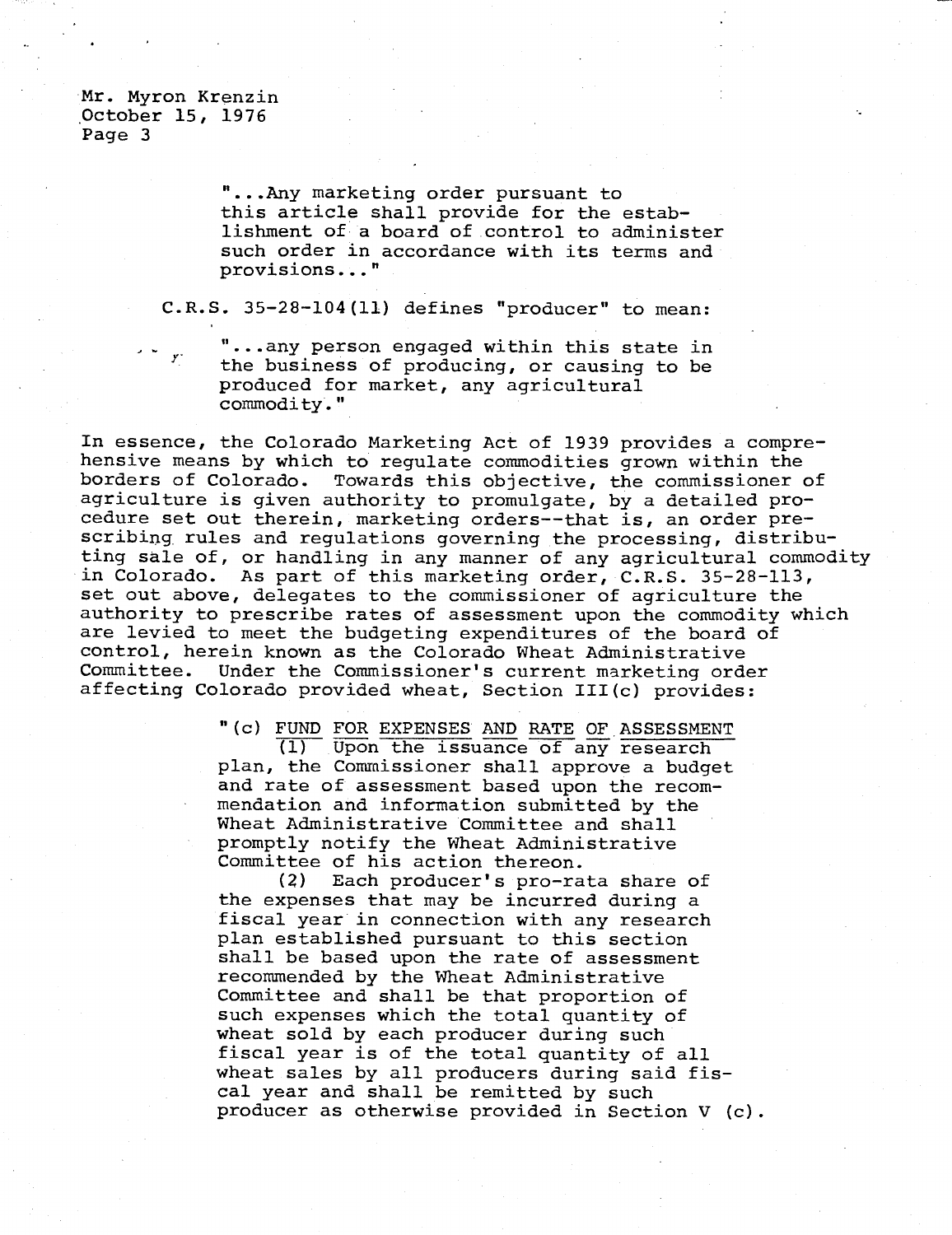> (3) The rate of assessment may be adjusted from time to time by the Wheat Administrative Committee, in order to cover any later findings by the Wheat Administrative Committee of the estimated expenses or actual expenses that may be incurred in connection with any research, marketing, and utilization plan."

Section IV(e) provides in nearly identical terms the authority to make assessments for sales, promotions, public relations and educational programs. Finally, Section V(b)(1) states:

> "Each producer's pro-rata share shall be based upon the rate of assessment fixed by the Commissioner and shall be that proportion of such expenses which the total quantity of wheat sold by such producer is of the total quantity of wheat sold by all producers during said fiscal year. No assessments covering the budgets established by the Wheat Administrative Committee under this Order shall exceed one-half cent  $(1/2¢)$ per bushel for wheat produced in the counties of Colorado covered by this Order, in any one fiscal year...."

Section  $V(c)$  (3) establishes the producer's liability for the tax regardless of where the commodity is sold by providing:

> "Any producer who by virtue of his activities or circumstances shall be within the meaning of the term 'handler' as herein defined, or who shall sell, ship, or otherwise dispose of wheat to a handler or other person or store wheat outside the jurisdiction of this Order, shall. forthwith remit to the Commissioner the full amount of the assessment due. Any producer who fails to pay or remit such assessment as herein provided shall be deemed guilty of a violation of this Order."

Pursuant to authority contained in these sections of the Wheat Marketing Order, the Colorado Department of Agriculture, on March 23, 1976, promulgated regulation 14-5-1 which established the rate of assessment needed to meet the proposed expenditures of the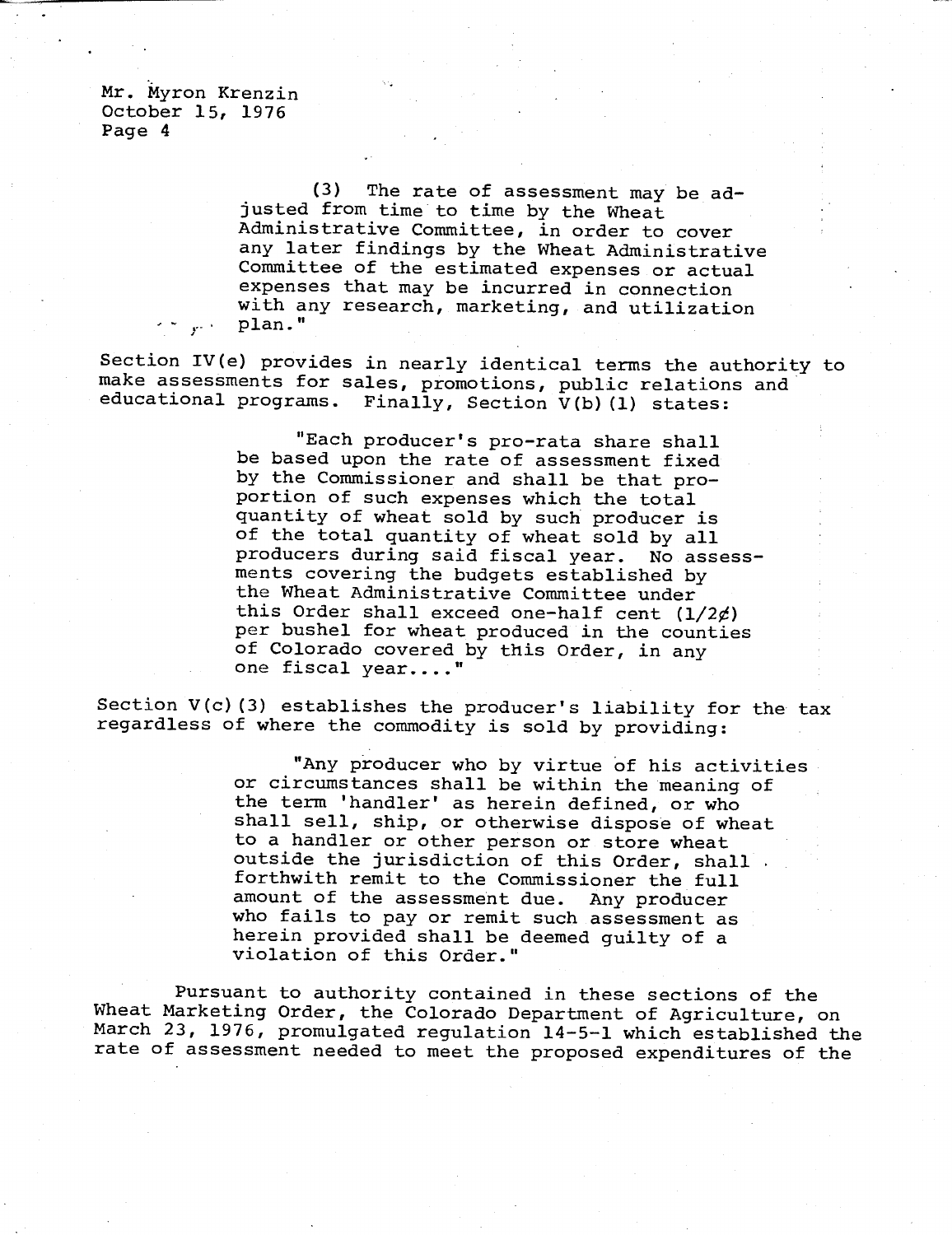• • •

Wheat Administrative Committee for fiscal year 1976. Although several sources are listed, revenue for this fiscal year will be derived primarily from a five (5) mill levy on wheat produced in Colorado.

This state's counterpart, the Kansas Wheat Act, K.S.A. 2-2601, et seq., delegates to the Kansas Wheat Commission the following relevant powers:

> "In the administration of this act the commission shall have the following duties, authorities and powers:

(7) To cooperate with any local, state or national organization or agency, whether voluntary or created by the law of any state, or by national law, engaged in work or activities similar to the work and activities of the commission, and to enter into contracts and agreements with such organizations or agencies for carrying on a joint campaign of development, education and publicity;..."

Funding for the Kansas Wheat Commission is derived from K.S.A. 2-2608 which imposes a two (2) mill excise tax on the sale of each bushel of wheat sold in Kansas. The first purchaser, normally a grain elevator company, is responsible for deducting the two (2) mills from the price paid the grower. As referred to earlier, Kansas grain elevator operators are presently collecting only the two mill excise tax required by Kansas law, irrespective of the wheat's origin. Due to a substantial savings in freight costs, if shipped from inside the Kansas border, Colorado wheat growers are increasingly transporting and selling Colorado grown wheat to western Kansas grain elevators thereby depriving the Colorado Wheat Administrative Committee of a significant portion of anticipated operating revenues.

In response to your first question, the Court in Shiver v. Board of County Commissioners, 189 Kan. 548, 555, 370 P.2d 124 (1962) stated:

> " ...The constitution of Kansas does not prescribe the method of levy, assessment and collection of taxes, or of determining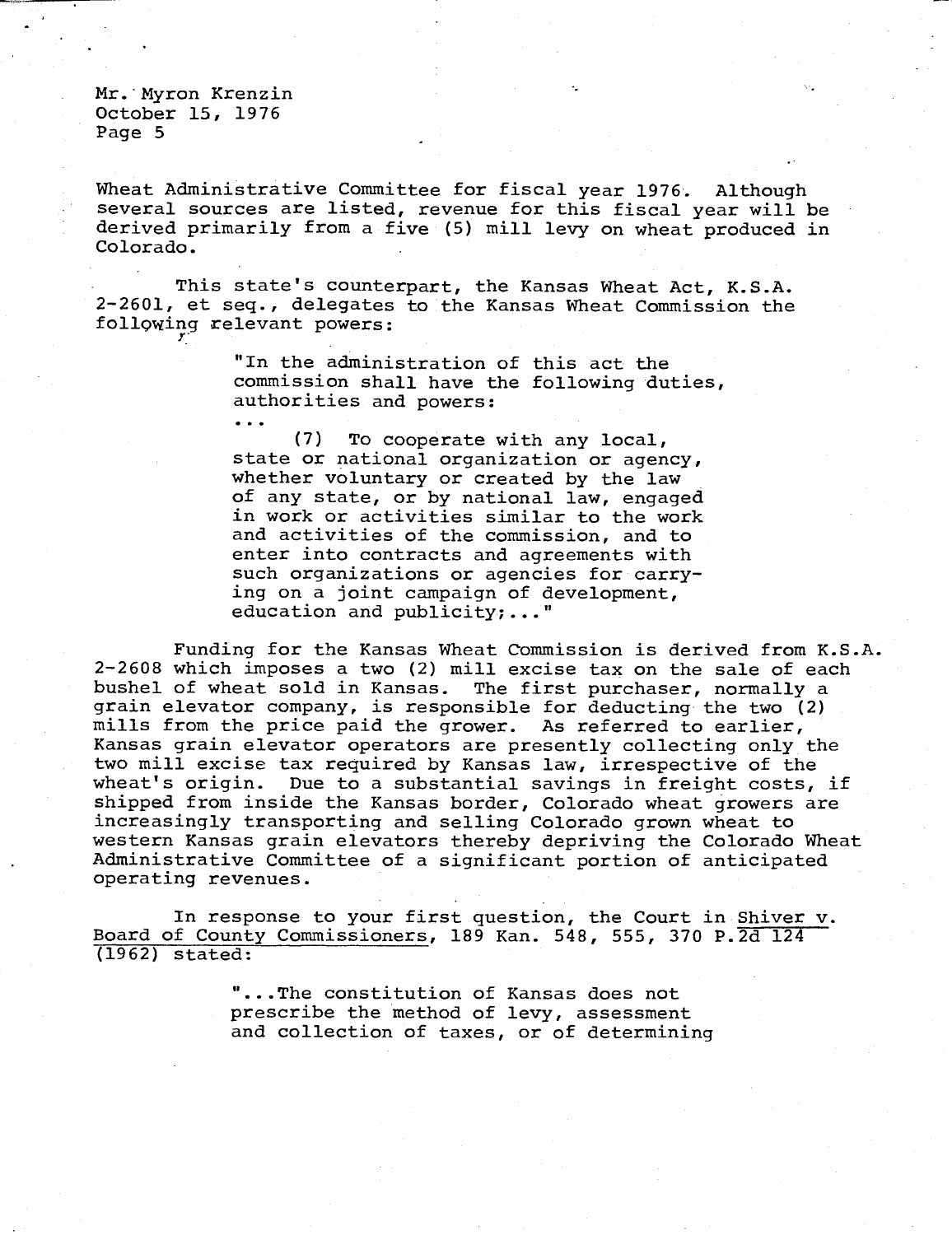whether property is exempt; those matters are wholly statutory, and whatever remedies or procedures are available in connection therewith are to be found in the statutes. (Sherman County Comm'rs v. Alden, 158 Kan. 487, Syl. ¶1, 148 P.2d 509, and cases cited therein; Phillips Petroleum Co. v. Moore, 179 Kan. 482, 490, 491, 297 P.2d 183.)..."

The Court further articulated the point in Board of County Commissioners v. Mallock, 192 Kan. 272, 387 P.2d 211 (1963) wherein it stated:

> "...the methods prescribed for the recovery of delinquent taxes are wholly statutory, no methods exist apart from the statute, and whatever procedures, whatever remedies are available are to be found in the tax statutes. (Ness County v. Light & Ice Co., 110 Kan. 501, 204 Pac. 536; Sarver v. Sarver Oil Co., 141 Kan. 246, 248, 40 P.2d 394; Cunningham v. Blythe, 155 Kan. 689, 695, 127 P.2d 489; Mitchell County Comm'rs v. Allen, 156 Kan. 701, 706, 137 P.2d 143.)'"

The principal point to be gleaned from these and related cases is that the assessment and collection of taxes is contigent upon statutory authorization. The power to levy and collect the tax must be conferred by an express grant of power from the legislature. In this instance, no such authorization has been granted by the Kansas Legislature for collection of any foreign commodity or wheat tax or other charge by Kansas state agencies.

The assertion that the authorization exists by virtue of the Colorado enactment ignores the rule that the tax levies of a state can have no extraterritorial operation. Union Refrigerator Transit Co. v. Kentucky, 199 U.S.194, 50 L.Ed. 150, 26 S.Ct. 36 (1904); 71 Am. Jur.2d State and Local Taxation, S85. Thus, while the Colorado enactments operate fully within the borders of that state, they are without force or effect in Kansas.

In this regard, K.S.A. 79-2910a provides:

"...That any state of the United States of America or any political subdivision thereof shall have the right to sue in the courts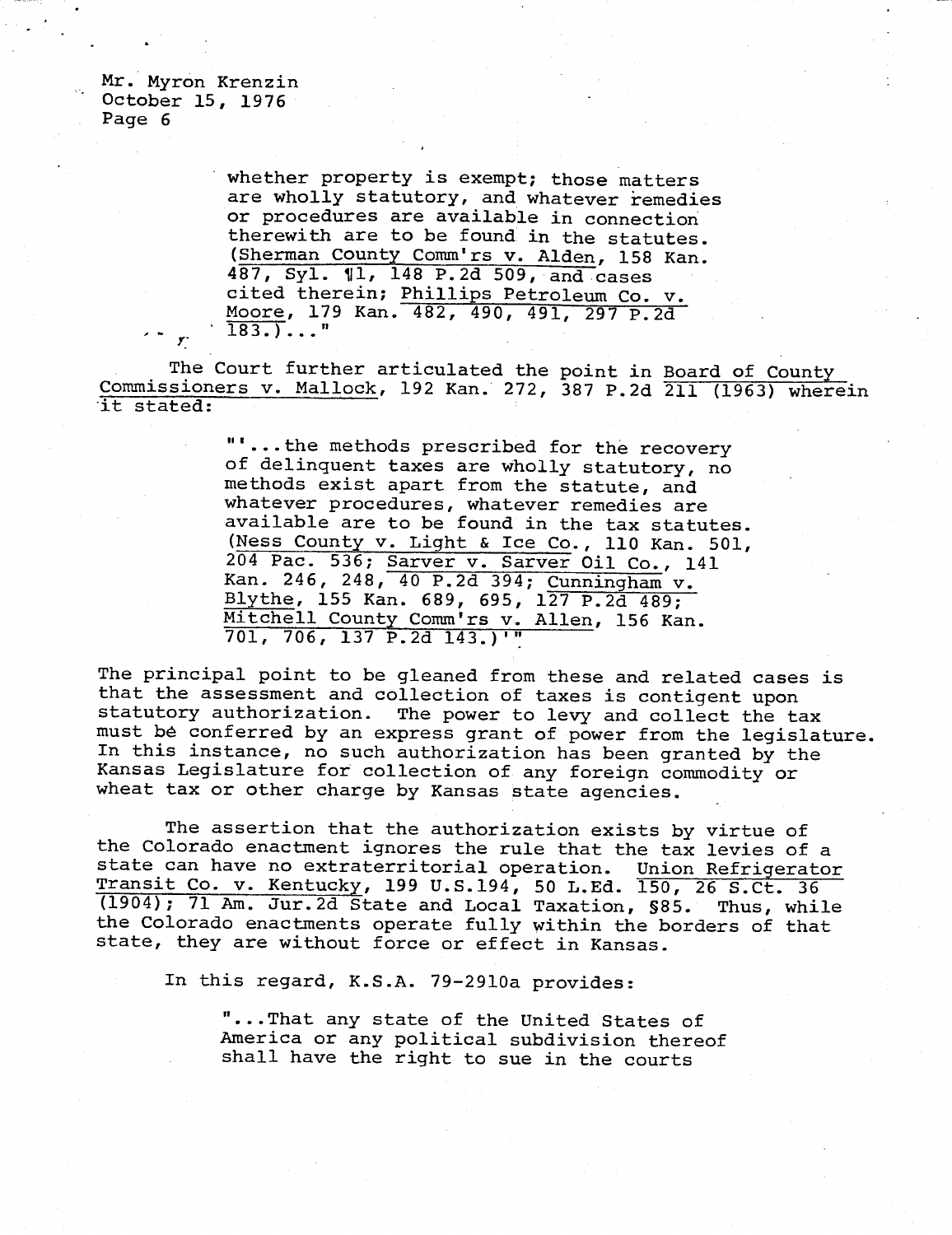> of Kansas to recover any tax which may be owing to it when the like right is accorded to the state of Kansas and its political subdivisions by such state, whether such right is granted by statutory authority or as a matter of comity."

\_The clear implication of this statute is that without such a comity provision, there exists no authority to enforce Colorado tax laws in Kansas. Even with such a similar enactment, no authorization exists for Kansas governmental agencies to collect wheat excise taxes. K.S.A. 79-2910a provides Colorado authorities only with access to the Kansas courts as a judicial forum for determination of tax liability. Accordingly, it is my opinion that there exists no statutory authorization by which the Kansas Wheat Commission or Kansas grain elevators may collect and remit to the Colorado Wheat Administrative Committee the five (5) mill tax levied by the State of Colorado on the production of each bushel of Colorado wheat purchased by Kansas grain elevators.

You have further inquired as to the propriety of the Kansas Wheat Commission transmitting to the proper Colorado state agency information relative to the sale of Colorado wheat in Kansas. As noted earlier, K.S.A. 2-2606(7) empowers the Kansas Wheat Commission to:

> " ...(7) to cooperate with any local, state or national organization or agency, whether voluntary or created by the law of any state, or by national law, engaged in work or activities similar to the work and activities of the commission, and to enter into contracts and agreements with such organizations or agencies for carrying on a joint campaign of development, education and publicity;..."

Subsection (11) further provides:

...(11) to adopt, rescind, modify and amend all necessary and proper orders, resolutions and regulations for the procedure and exercise of its powers and the performance of its duties, and all rules and regulations shall be filed in the office of the revisor of statutes as provided in article 4 of chapter 77 of the Kansas Statutes Annotated...."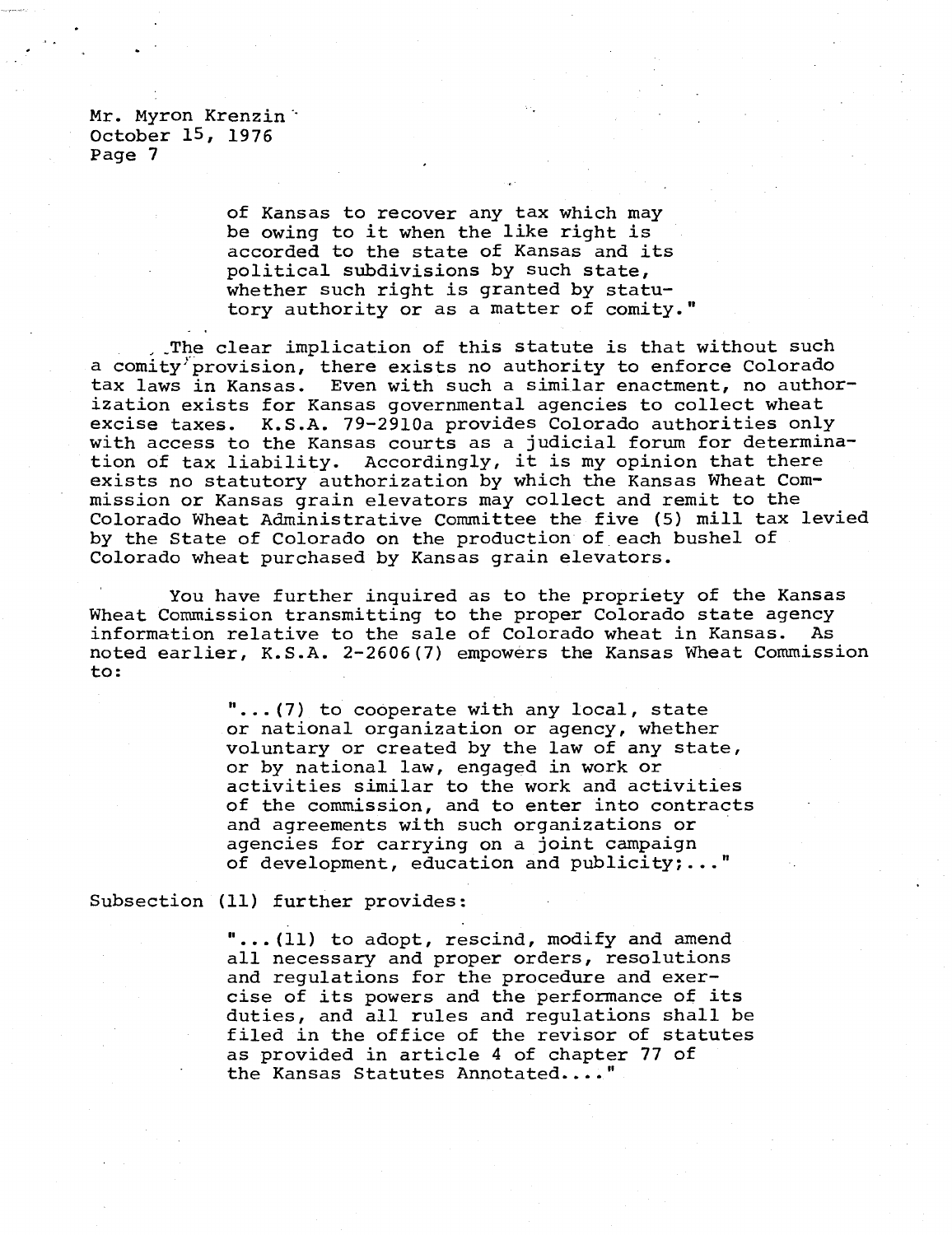In my view, construing these two subsections together, the Kansas Wheat Commission may, in the exercise of their discretion, furnish to the Colorado Wheat Administrative Committee pertinent information concerning the sale of Colorado wheat in Kansas. The powers conferred upon the Kansas Wheat Commission by subsection (7) are written conjunctively. Significant here, the authority "to cooperate" is not limited to contracts "for carrying on a joint campaign of development". Although no exact parameters to the word "cooperate" are provided by the statute, it is reasonable to assume that assisting another state's wheat agency by providing information for the ascertainment of that state's wheat producers subject to or liable for taxes in that state does come within the meaning contemplated by subsection (7). This does not inject any Kansas agency or official into the collection, levy or assessment of another's state taxes. It cannot be gainsaid that the Kansas Legislature intends the word "cooperate" to be so narrowly construed as to assist certain individuals in the evasion of a sister state's tax levies. Worthy of note, all matters pertaining to the enforcement and collection are to the sole responsibility of the appropriate Colorado authorities.

Naturally, questions arise as to the procedure by which such information may be provided. Subsection (11) gives the Wheat Commission authority to:

> ...(11) to adopt, rescind, modify and amend all necessary and proper orders, resolutions and regulations for the procedure and exercise of its powers and the performance of its duties...."

As an incident of collecting the two mill tax levy required by K.S.A. 2-2609, the Kansas Wheat Commission has authority to promulgate those rules and regulations necessary to implement the conclusions contained in this opinion. Without promulgation of appropriate rules and regulations, the furnishing of information bearing upon the seller and origin of wheat sold in Kansas is voluntary on the part of western Kansas grain elevators purchasing Colorado wheat.

In view of this discussion, it is my opinion that the Kansas Wheat Commission is vested with authority by virtue of K.S.A. 2-2606(11) to promulgate. rules and regulations requiring the first purchasers of wheat to list the name of the seller, quantity of wheat sold and state of origin for all wheat purchases. Furthermore,